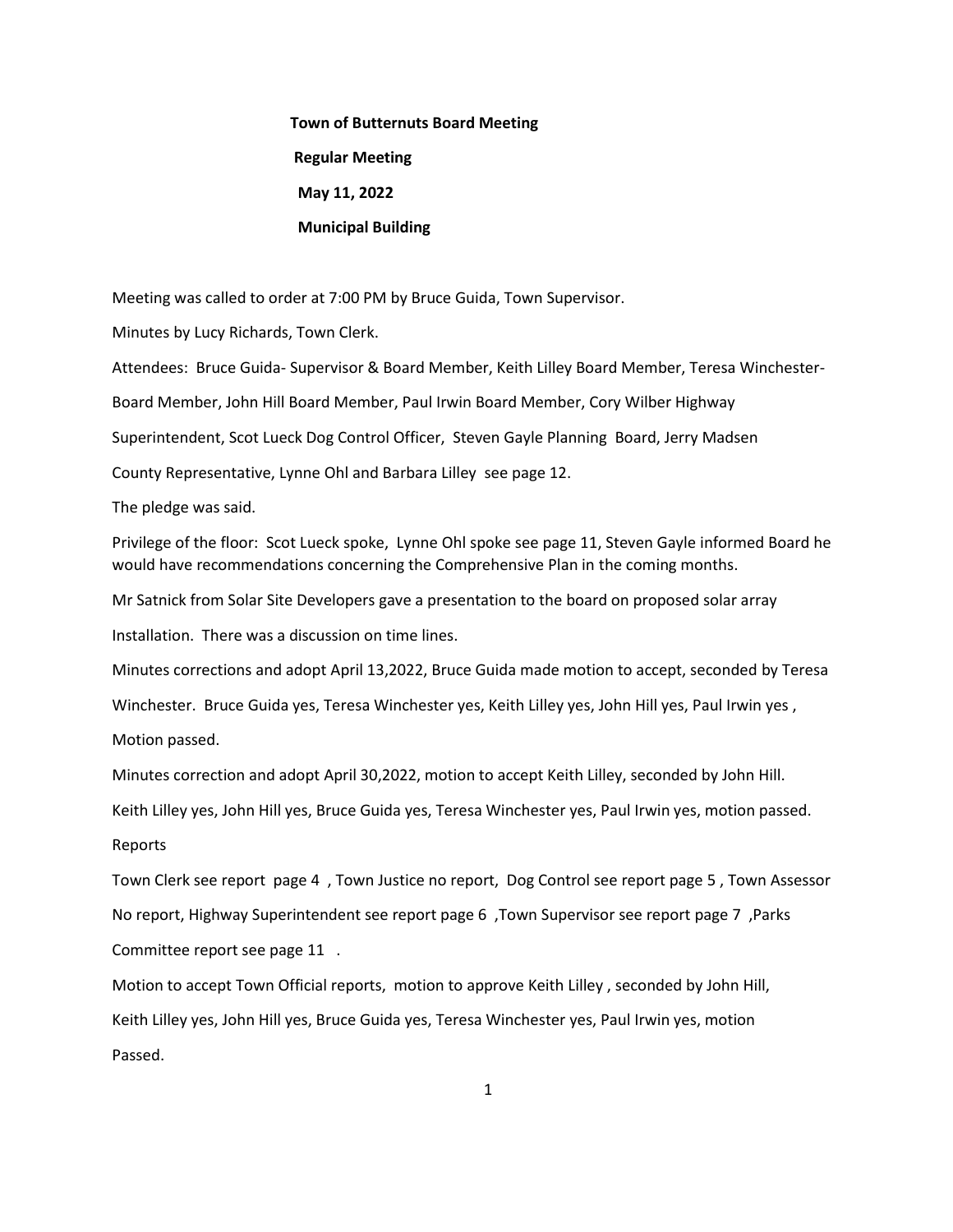## Old Business

Town Procurement Policy , Building Use Policy,

Motion to accept Paul Irwin , seconded by Keith Lilley,

Bruce Guida yes, Keith Lilley yes, John Hill yes, Teresa Winchester yes, Paul Irwin yes, motion passed.

New Business

Bid for Cold Storage Building 2 Bids see page 8.

Byler Excavating Total Bid \$264,850.00

Complete Construction Concepts Total Bid \$340,000.00

Building will be substantially done by 11/15/2022, final complete 12/01/2022.

Motion to accept Byler Excavating of \$264,850.00 was made by Teresa Winchester, seconded by

Keith Lilley. Bruce Guida yes, Keith Lilley yes, John Hill yes, Teresa Winchester yes, Paul Irwin yes

Motion passed.

Sales Agreement for Blue Building

See attachment page 9.

Motion to accept Purchase agreement was made by Keith Lilley, seconded by John Hill, Bruce Guida Yes, Keith Lilley yes, John Hill yes, Teresa Winchester yes, Paul Irwin yes, motion passed.

Amend Resolution #1-2022 (salary)

Motion was made to raise Highway Superintendent salary to \$48,000.00 by Bruce Giida, seconded By Paul Irwin, Bruce Guida yes, Keith Lilley no, John Hill yes, Teresa Winchester yes, Paul Irwin yes, Motion passed.

Backup Caretaker Contract

Appoint as back up caretaker Dwayne Kelly and Kale Brownell, salary \$50.00 per day.

An independent contractor will be called for heavy work.

Motion to approve backup contractor was made by Keith Lilley, seconded by John Hill, Bruce Guida Yes, Keith Lilley Yes, John Hill yes, Teresa Winchester yes, Paul Irwin yes. Motion passed.